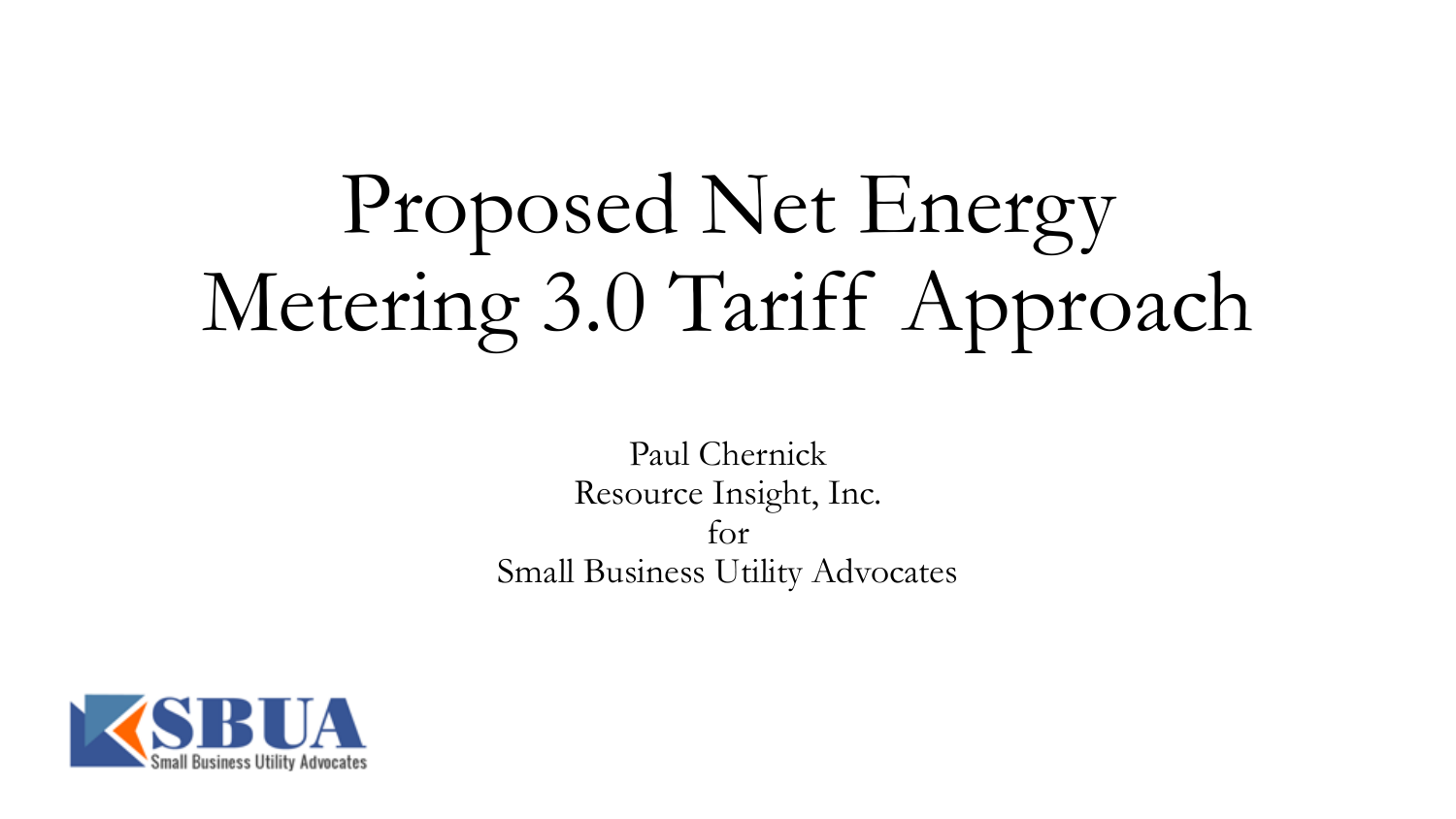#### Basic Principles

- Customers should not be charged for reducing load with solar
- Bypassable charges should be included for imports, not credited for exports
- NEM should not reduce incentives for efficiency
- Exports should be priced at full avoided costs
- NEM 3.0 should encourage grid integration of storage resources
- Short-term load fluctuations do not impose additional costs on the system and should not increase charges
- DAC and small-business should receive preference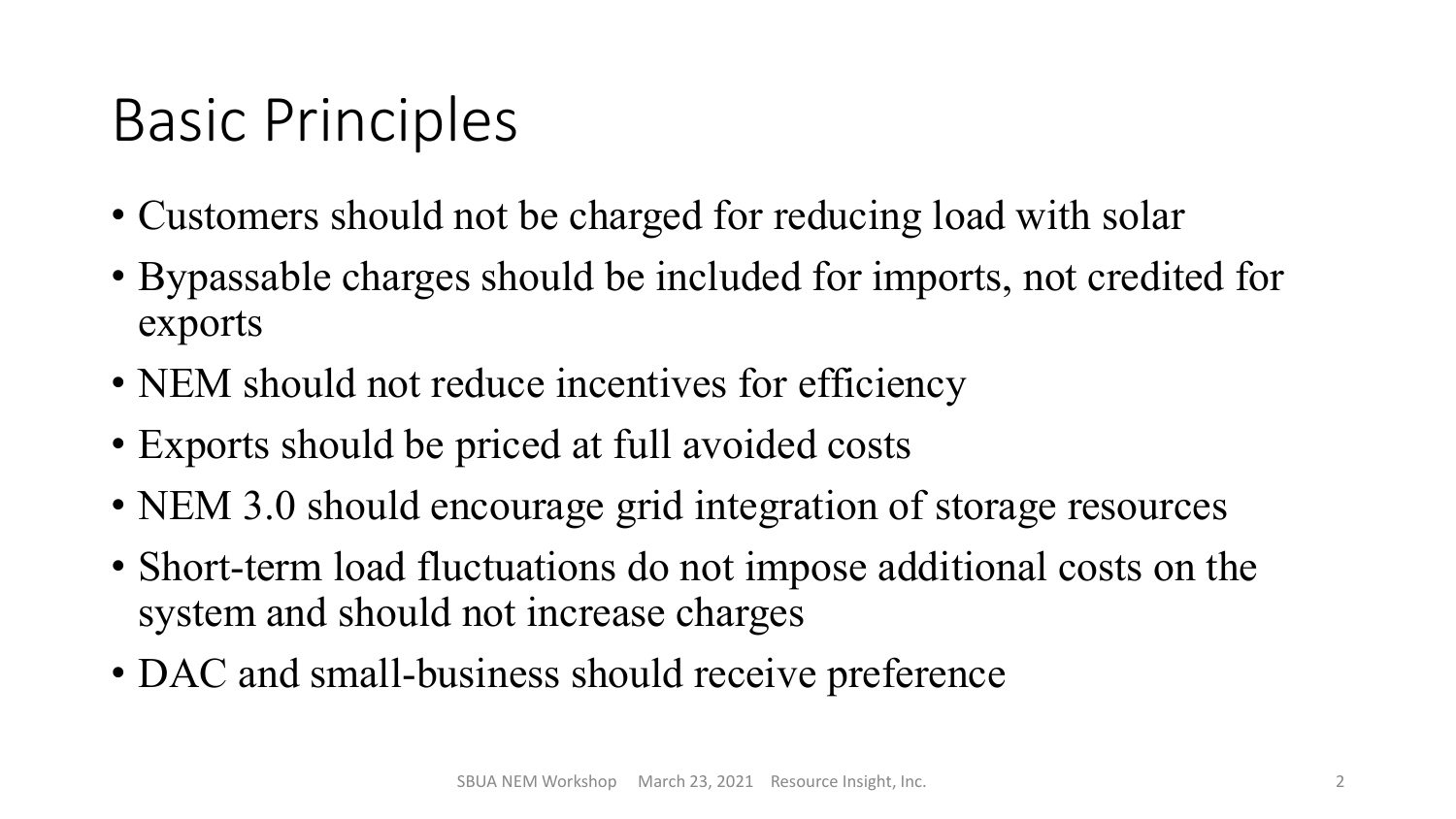#### No Penalties for reducing use of system

- Meeting carbon targets requires zero net-carbon buildings
- There are no rate penalties for reducing system load through:
	- Insulation
	- Efficient appliances
	- Solar water heating
- Replacing grid energy with DER energy is just another way of reducing consumption
- Customers should not be penalized for reducing their load on the system through BTM
	- No grid access charges should be assessed on solar system capacity or output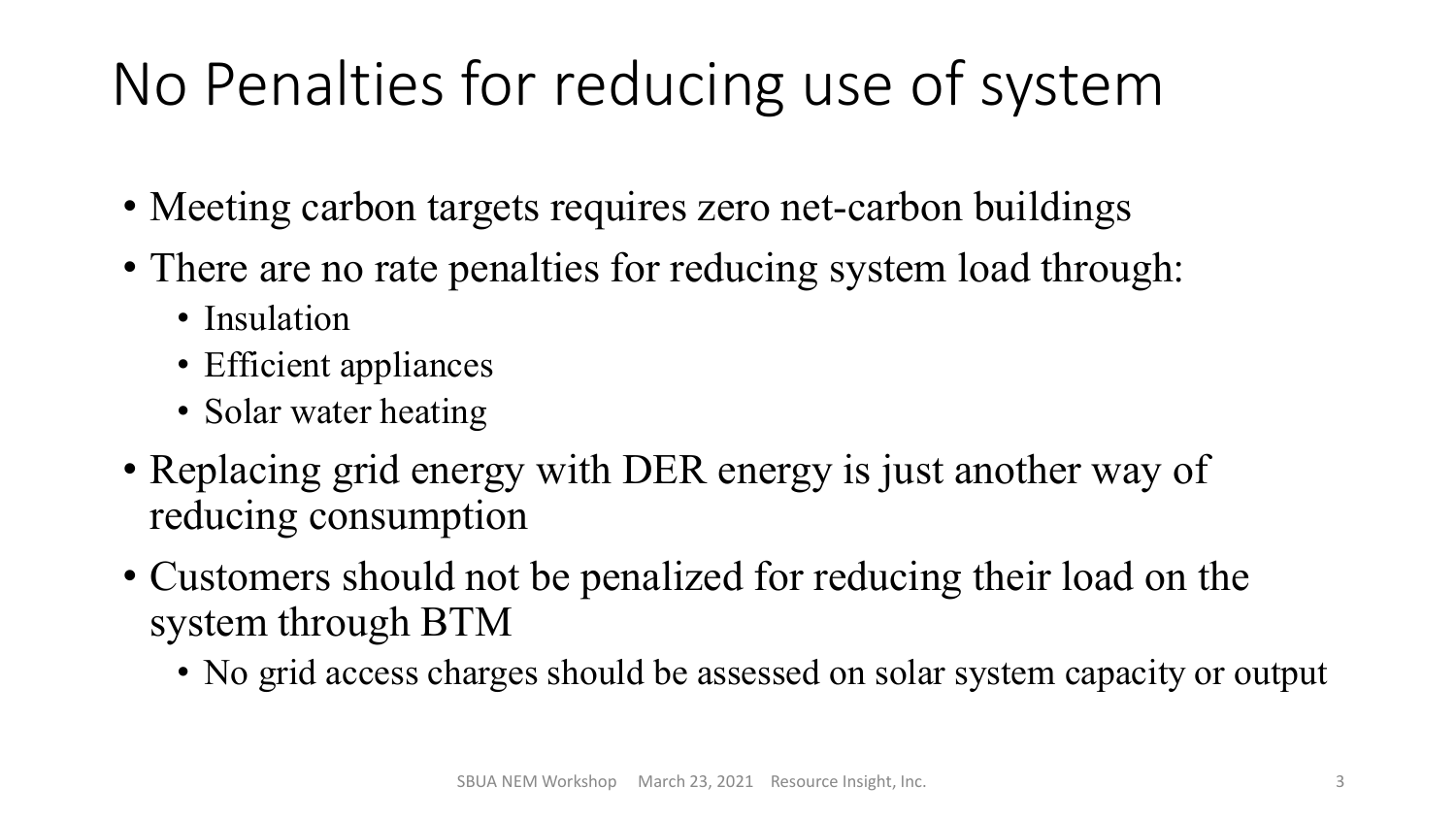#### Nonbypassable Charges

- Include in all energy imported and charged to NEM customers
- Exclude from all energy exported and credited to NEM customers
- NEM customers pay nonbypassable charges whenever they take grid energy over the netting period.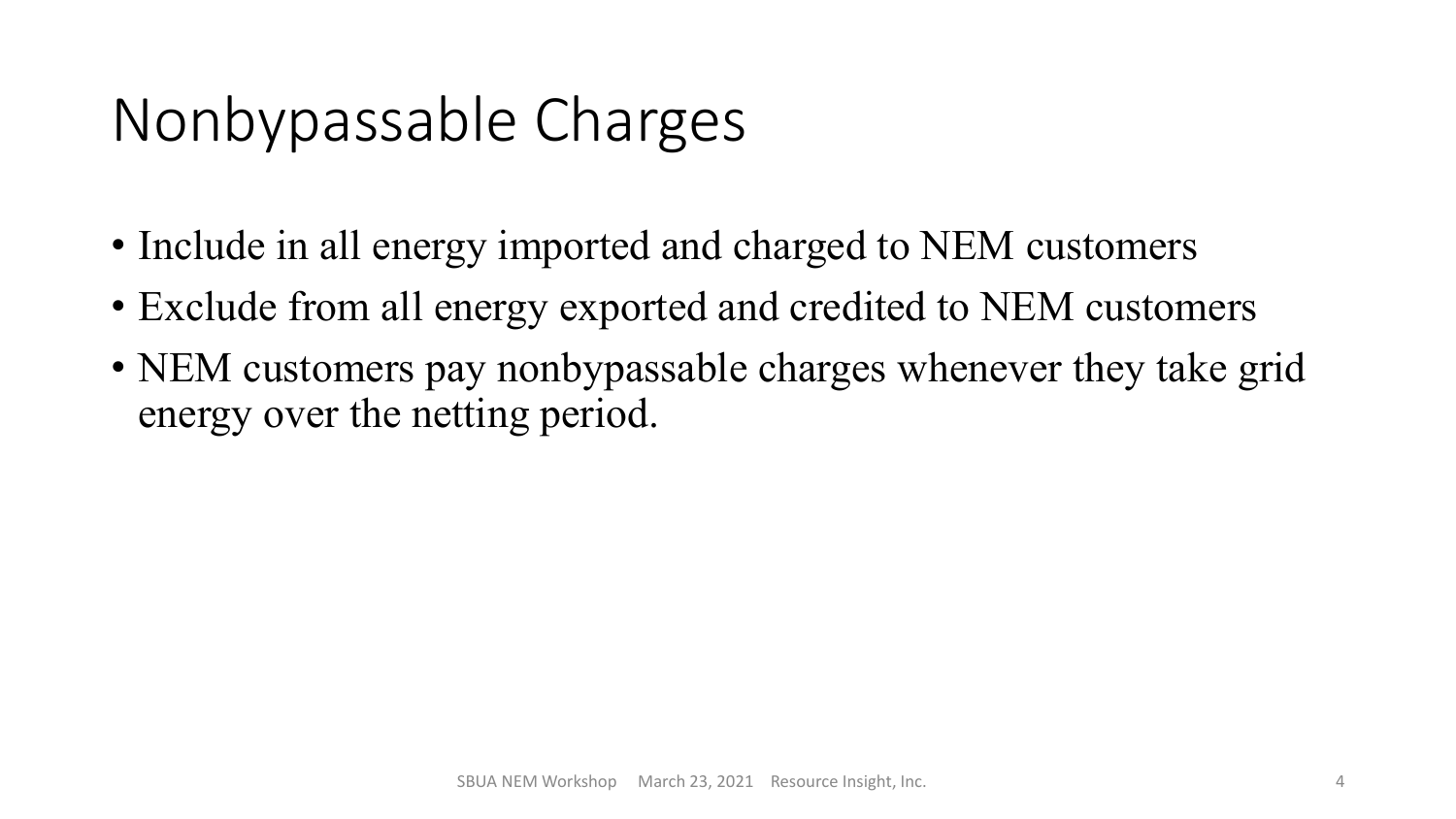#### NEM and Efficiency

- Do not reduce incentives for energy efficiency or conservation
- Energy prices should be maintained
- Revenues should not be diverted to
	- High monthly fixed charges
	- Demand/subscription/access charges
- Existing demand charges should be reduced to:
	- Improve efficiency incentives
	- Focus incentives for storage and load shifting on system conditions, not customers' individual peaks
		- Net load, not total load, matters
		- Peak net loads matter over multiple hours, not minutes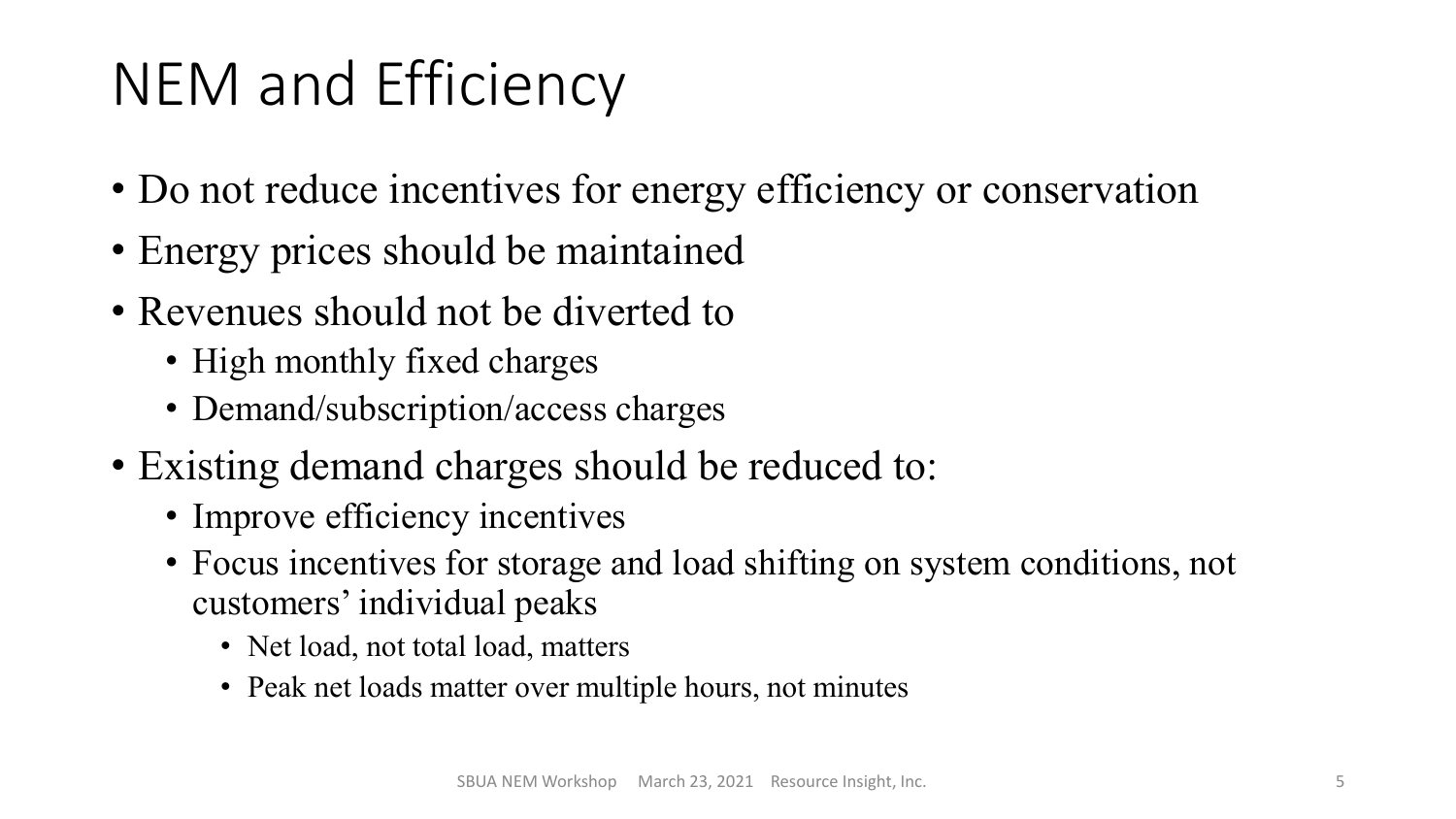#### Exports at full avoided costs

- Current annual netting limited to some average energy costs
- All the marginal/avoided benefits should be included:
	- Energy cost
	- Environmental benefits
	- Generation capacity
	- Transmission capacity
	- Distribution capacity
		- Export value may be negative in some periods
- Net by TOU period, including full export benefits for each period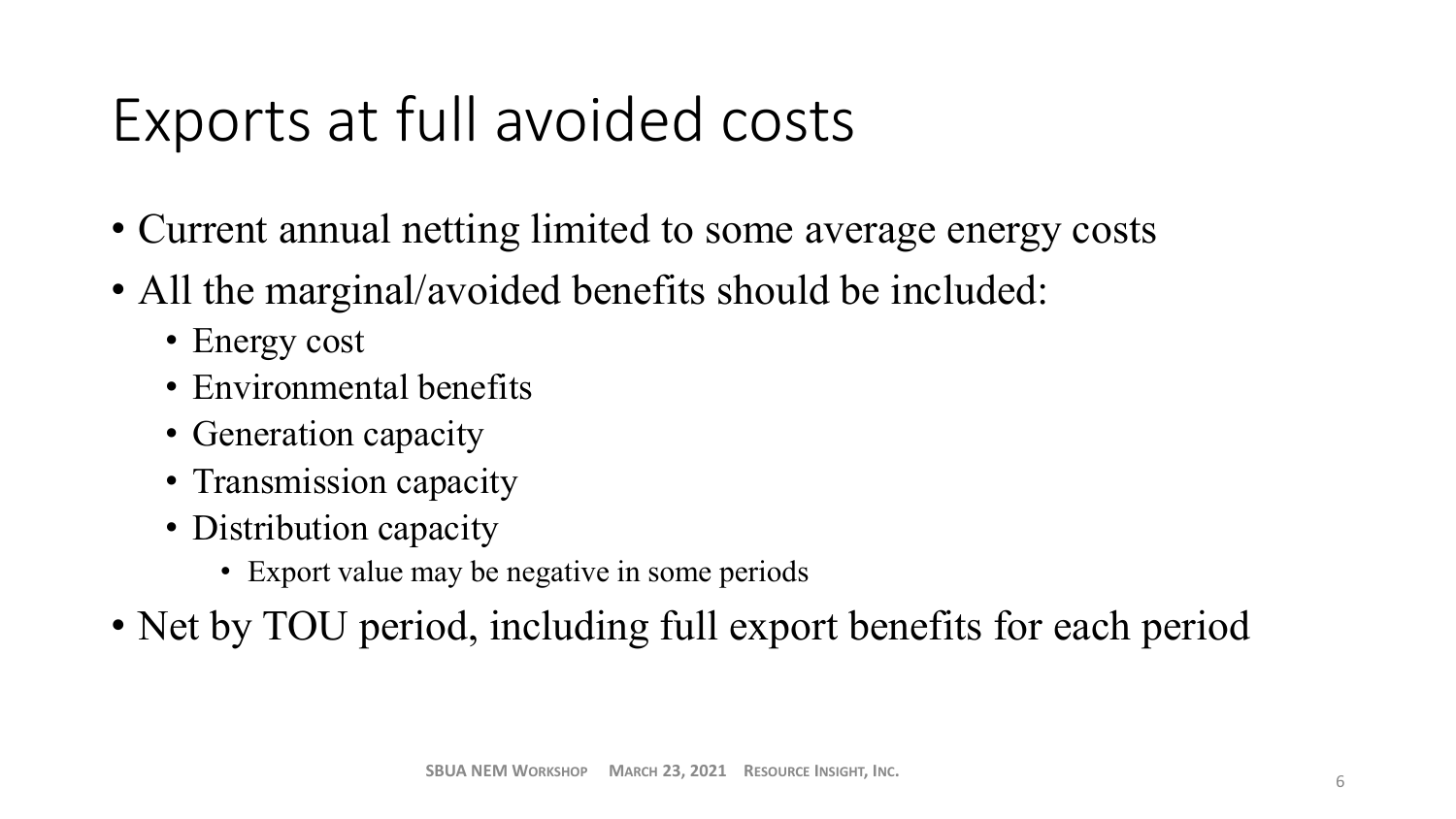### Encourage grid integration of storage

- NEM customers currently cannot charge storage from grid
	- Constrains preparation for potential outage conditions
	- Precludes use of BTM storage for shifting grid energy from off-peak to peak periods
	- Discourages installation and optimal use of storage
- SBUA proposal allows NEM customers full use of storage
	- Export rate set at marginal cost for most customers
	- No uneconomic shifting between periods
- Allow storage of grid energy in midday surplus for evening peak
- {Reflect full marginal-cost differentiation in TOU rates}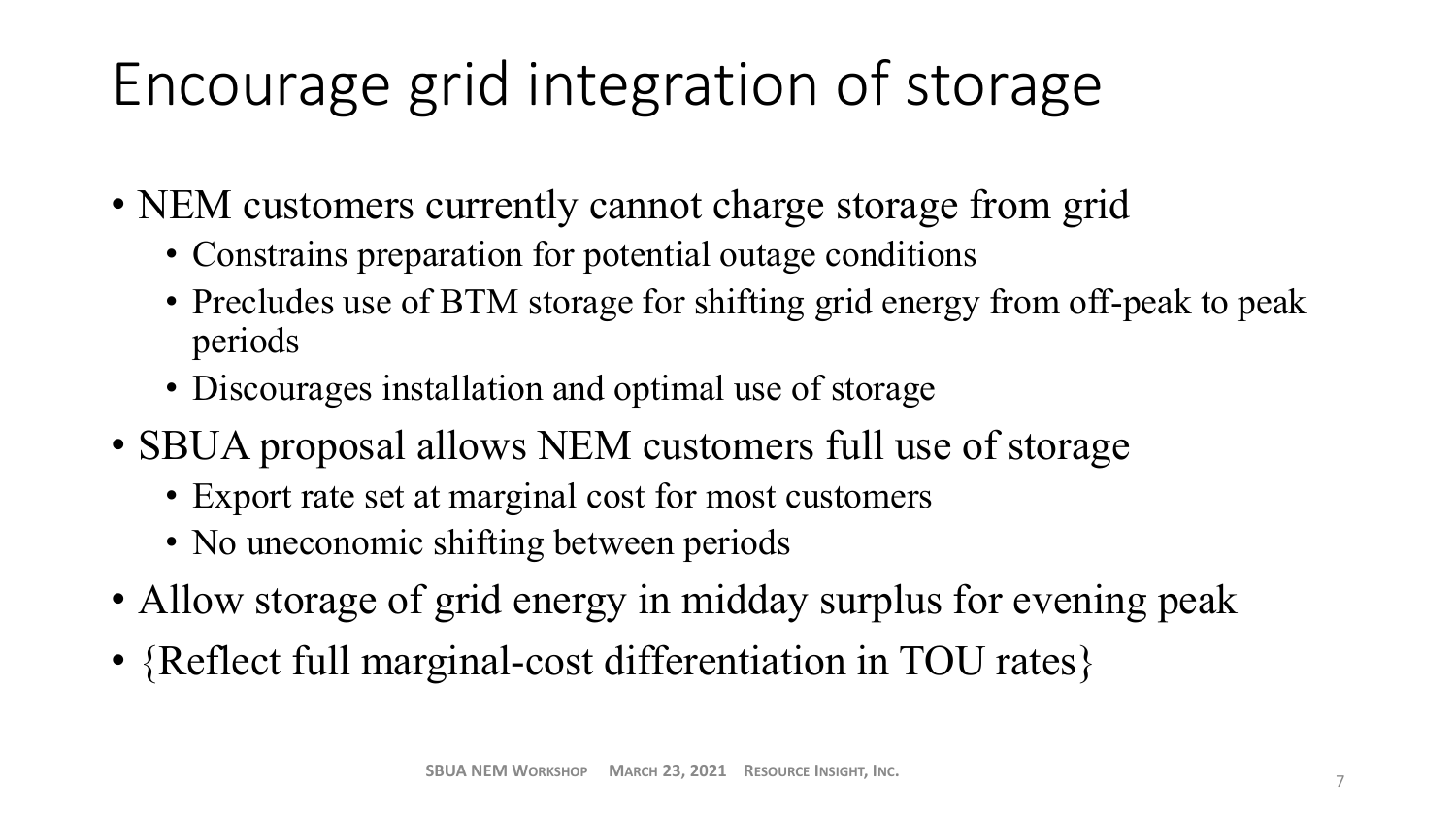#### Load fluctuations and netting periods

- A customer's variation in net load in a daily TOU period does not cost the system more than a flat load
	- Generation energy cost is unlikely to correlate well with the customer's load
	- Generation reliability (LOLE) is determined by hours of high net load
	- T&D stress is from cumulative heat buildup, over hours of a high-load day
- Short netting increases charges without cost justification
- SBUA proposes initial averaging over
	- Daily TOU period for customers with storage, eventually for all NEM
	- Monthly TOU period initially for most non-storage NEM
	- Annual TOU for disadvantaged groups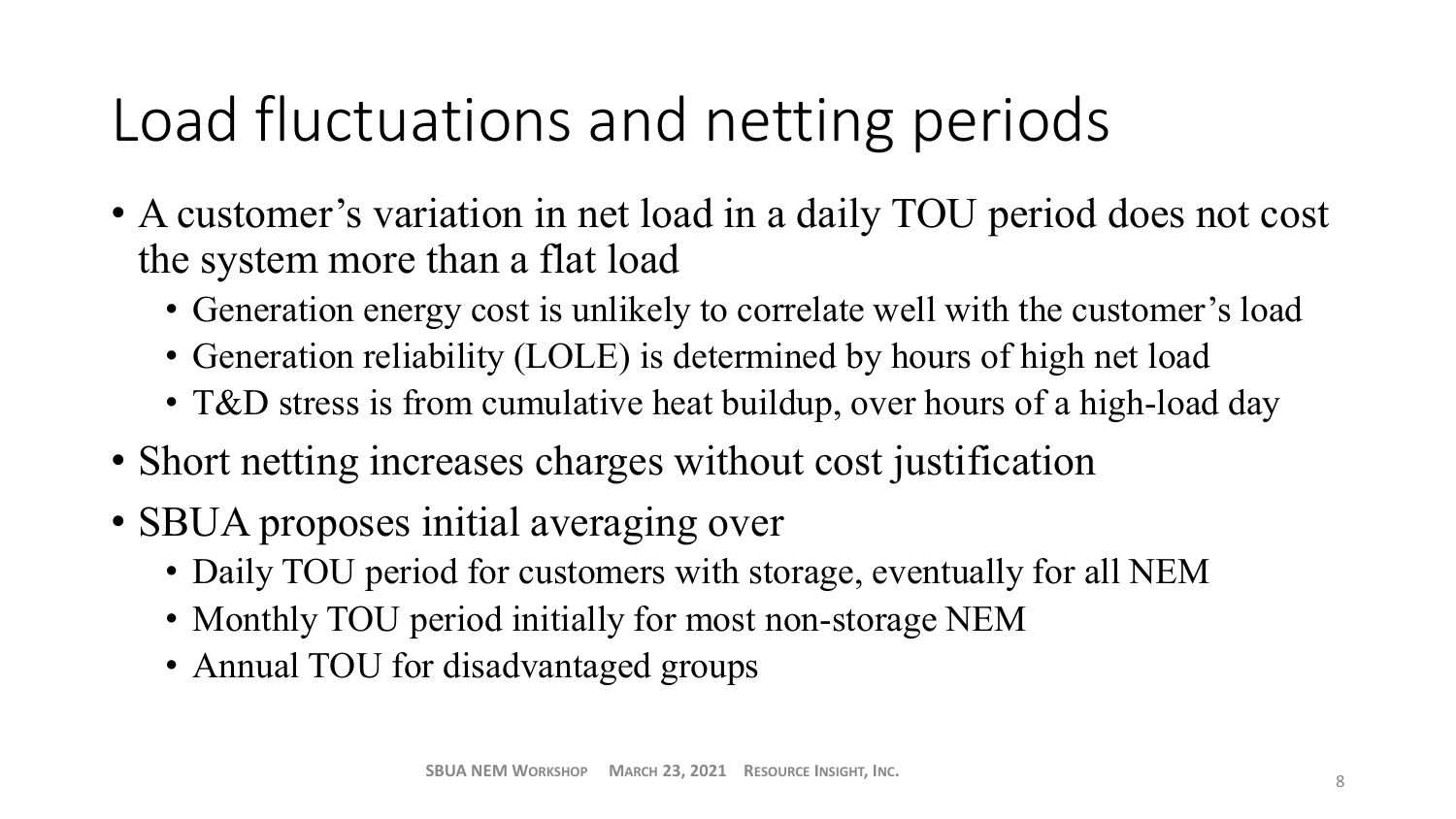### Netting Details

- Daily Netting
	- On each day, for each period (e.g., 5 PM to 9 PM peak period)
	- Compute net imports or exports
		- If imports > exports, charge at full retail rate
		- If exports > imports, credit at full export rate
	- Sum over month
- Monthly Netting
	- For each TOU pricing period, sum *imports – exports* over the month
		- If sum is positive, charge at full retail rate
		- If sum is negative, credit at full export rate
- Annual Netting
	- For each TOU pricing period, sum *imports – exports* over the year
		- If sum is positive, charge at full retail rate
		- If sum is negative, credit at full export rate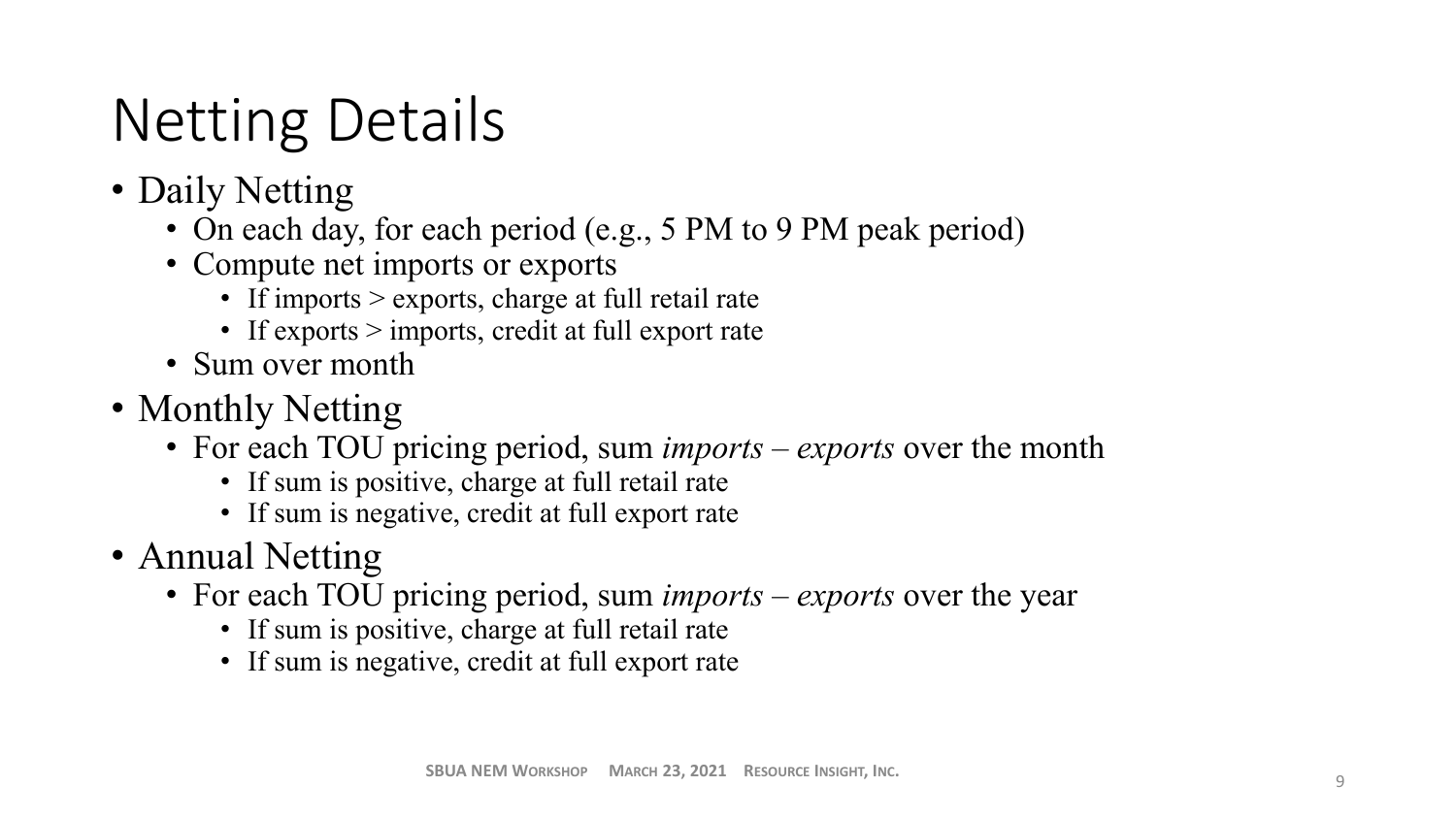#### Effect of Netting Rules

#### Annual Electric Bills Under NEM Billing Scenarios, SDG&E TOU-DR1 Rate

| <b>Billing Approach</b> | <b>Energy</b><br><b>Charge</b> | <b>Export</b><br><b>Credit</b> | <b>Total</b> |
|-------------------------|--------------------------------|--------------------------------|--------------|
| <b>NEM 2.0</b>          | \$3,441                        | $-$ \$3,267                    | \$431        |
| <b>Monthly Netting</b>  | \$1,732                        | $-$ \$304                      | \$1,642      |
| <b>Daily Netting</b>    | \$2,881                        | $-$ \$436                      | \$2,659      |
| <b>No DER System</b>    | \$5,948                        |                                | \$6,114      |

Total includes Net Surplus Compensation, Minimum Bill, Baseline, and Nonbypassable Charges Coastal load shape from Lookback Study workpapers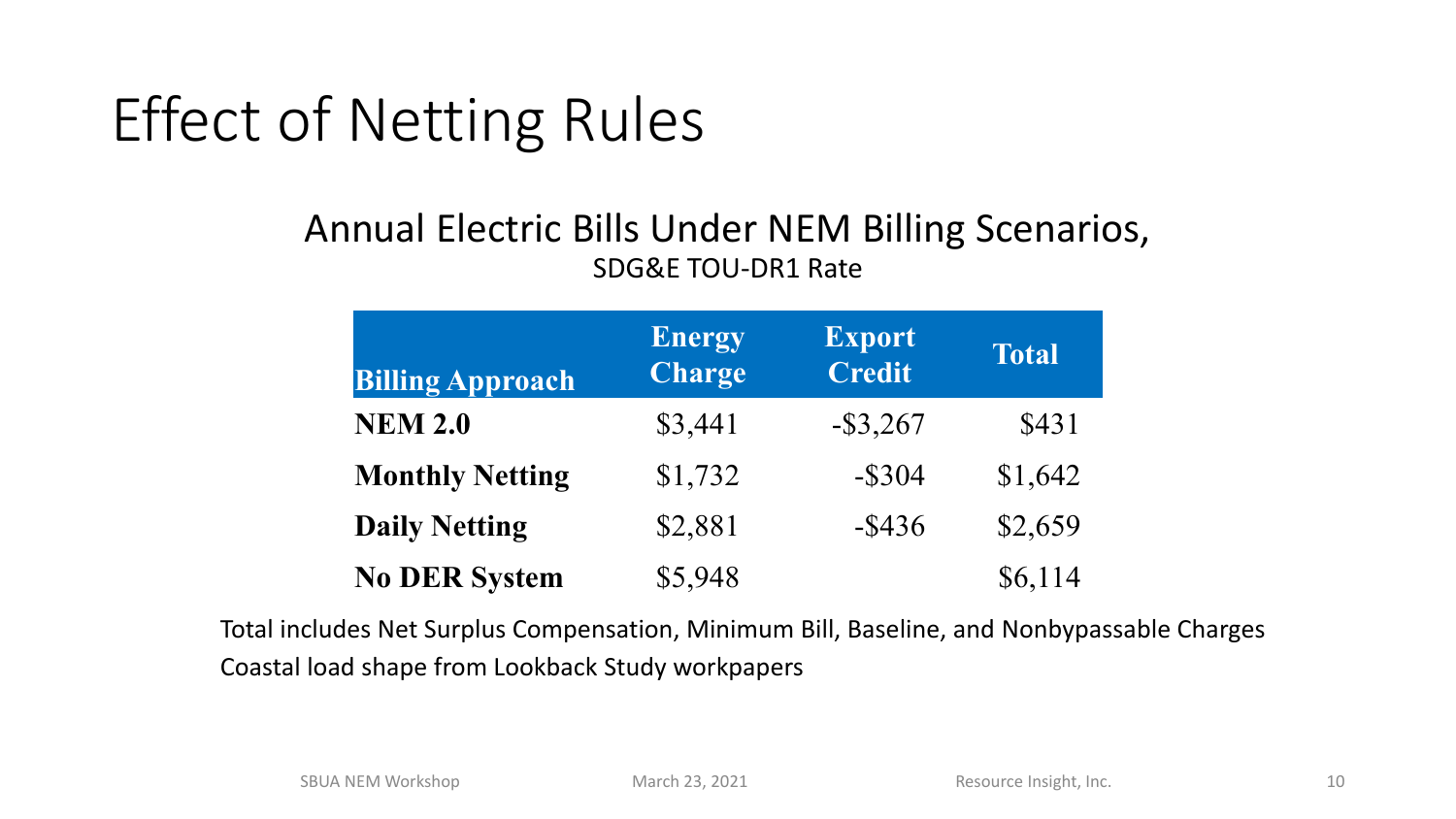### Accelerating targeted solar adoption

- Keep CARE, FERA and small commercial solar on annual netting
	- Require TOU rate
	- Maintains benefit of exports in high-value periods
- These groups receive lower solar compensation than general residential, due to lower standard rates